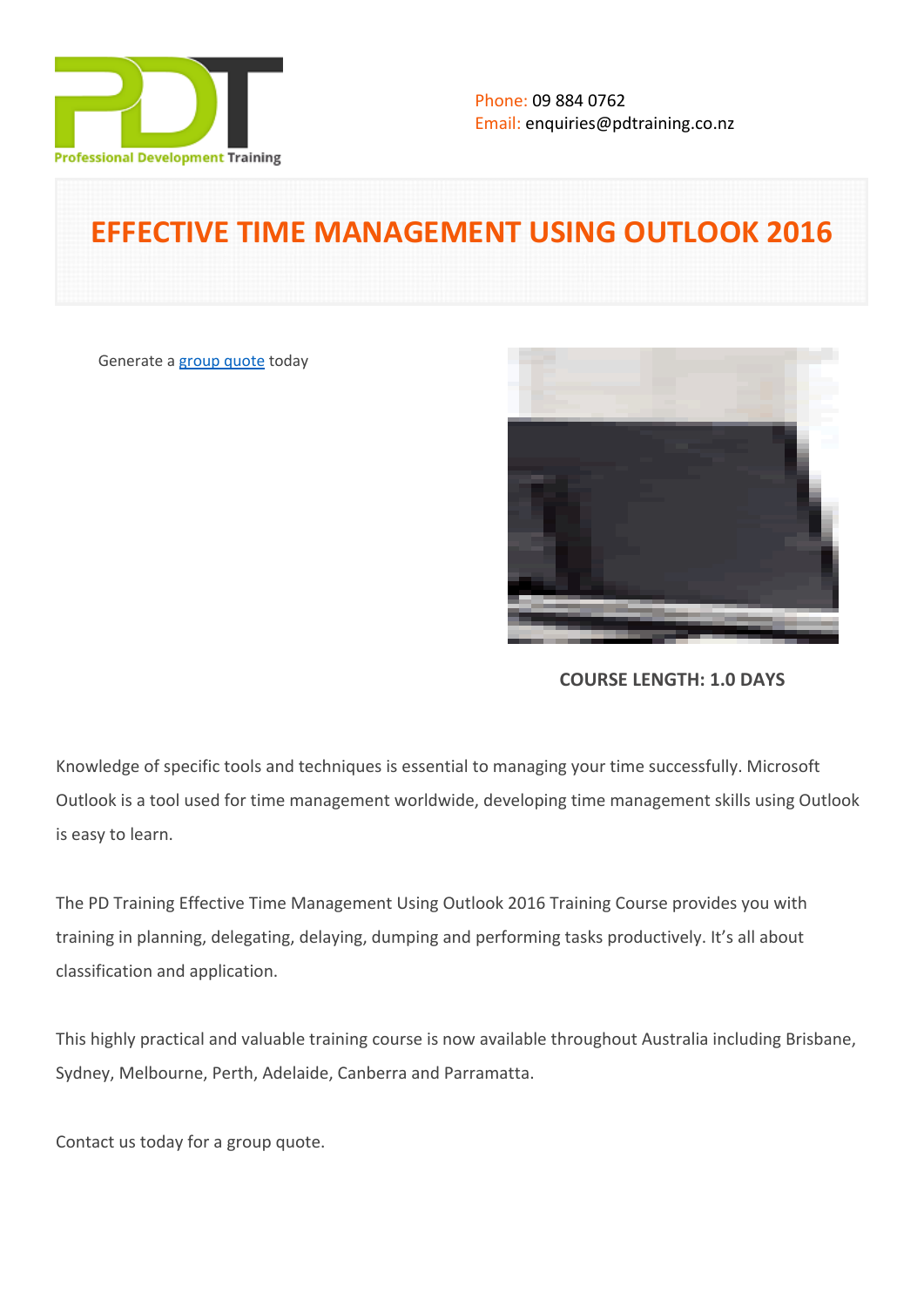# **EFFECTIVE TIME MANAGEMENT USING OUTLOOK 2016 COURSE OUTLINE**

## **FOREWORD**

This Effective Time Management Using Outlook 2016 Training Course teaches understanding and skill development in customising the Outlook screen, changing notification options, sorting based on file type, sending task requests, working with deleted items, managing electronic files and more.

This comprehensive course provides participants with all the tools and techniques required to manage time effectively.

#### **OUTCOMES**

This extensive training course in effective time management using Outlook 2016 provides useful strategies and skill development for easily managing your work.

## **After completing this course, participants will have learned to:**

- Use planning tools
- Change notification options
- Customise panes
- Customise the Quick Access toolbar
- Use Viewing tools
- Work with email messages
- Use Search in Outlook
- Dump, delay and delegate
- Send task requests
- Sort by categories
- Manage electronic files
- Get rid of the junk
- Organise their workspace

#### **MODULES**

## **Lesson 1: Getting Started**

- The Power of Change
- Case Study: Another Day at the Office
- Planning Tools
- Using Outlook's Viewing Tools

## **Lesson 2: The Four D's**

- Do, Dump, Delay, and Delegate
- Do: Working with E-mail Messages
- Dump: Working with Deleted Items
- Delay: Setting up Your Outlook Task List
- Delegate: Sending Task Requests
- STING